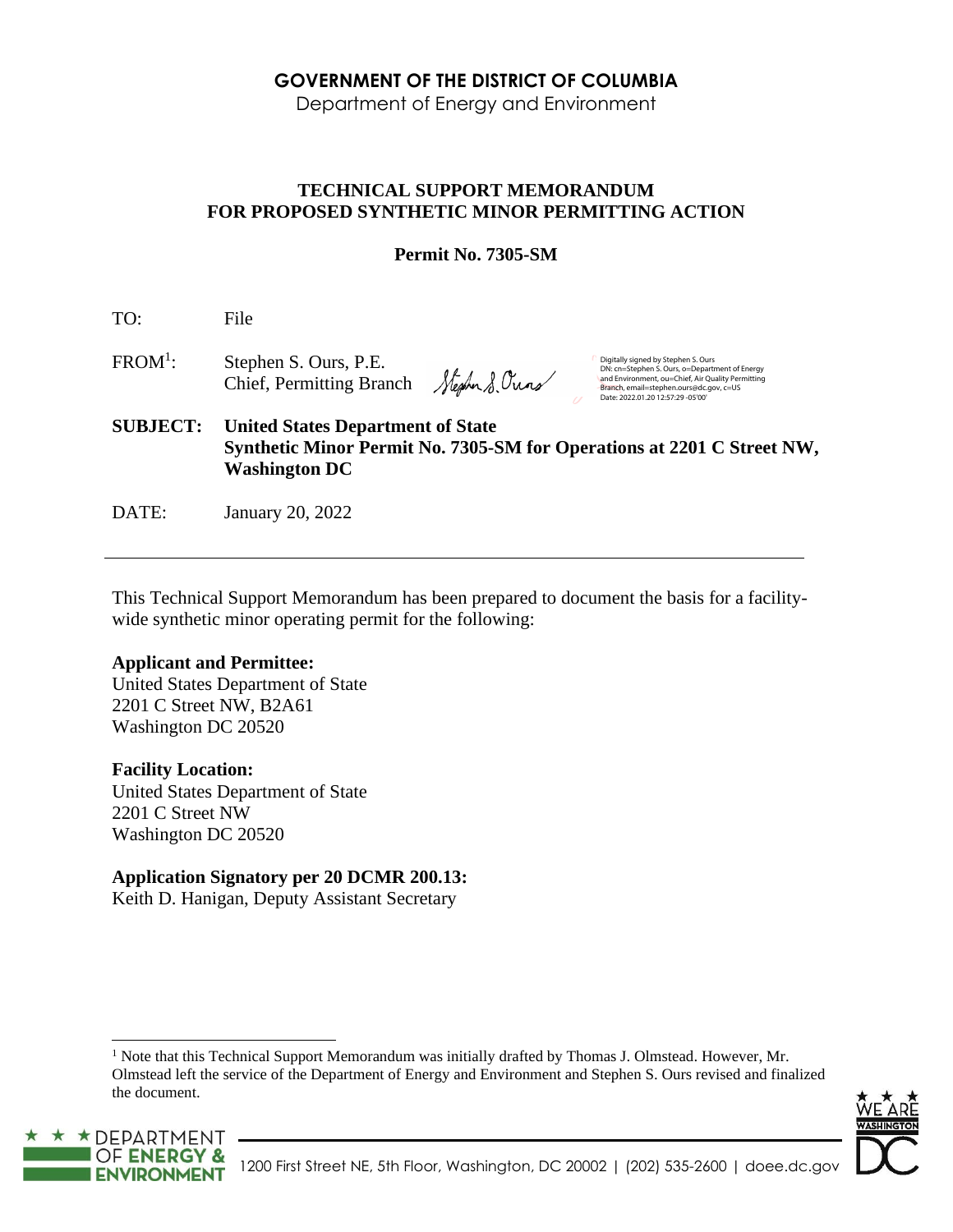### **TECHNICAL SUPPORT MEMORANDUM United States Department of State Synthetic Minor Permit No. 7305-SM** January 20, 2022 Page 2

#### **FACILITY DESCRIPTION AND BACKGROUND INFORMATION:**

The United States Department of State's Harry S. Truman Building is located at 2201 C Street NW, Washington DC 20520. The facility's emission unit inventory primarily consists of twelve (12) diesel-fueled emergency generator sets and nine (9) 6.0 MMBTU/hr natural gas-fired boilers as well as various miscellaneous/insignificant fuel burning sources.

**Boilers Emission Unit Name Emission Unit ID Heat Input Capacity (MMBtu/hr) Serial No. Chapter 2 Permit No.** † Boiler 1 B1 6.0 8454 6892-R1 Boiler 2 B2 6.0 8455 6893-R1 Boiler 3 | B3 | 6.0 | 8441 | 6894-R1 Boiler 4 | B4 | 6.0 | 8456 | 6895-R1 Boiler 5 | B5 | 6.0 | 8440 | 6896-R1 Boiler 6 B6 6.0 8439 6897-R1 Boiler 7 | B7 | 6.0 | 8566 | 6898-R1 Boiler 8 | B8 | 6.0 | 8567 | 6899-R1 Boiler 9 | B9 | 6.0 | 8565 | 6900-R1

The following tables show the boilers and generator sets of significance:

† These permit numbers and source category permit coverage approval numbers are the Chapter 2 permits under which these units were previously permitted and are for reference only.

| <b>Generator Sets</b>      |                                            |                                     |                              |                                                                  |
|----------------------------|--------------------------------------------|-------------------------------------|------------------------------|------------------------------------------------------------------|
| <b>Emission</b><br>Unit ID | <b>Emission</b><br>Unit<br><b>Location</b> | <b>Generator</b><br>Output<br>(kWe) | <b>Engine Output</b><br>(hp) | <b>Source Category</b><br><b>Permit Coverage</b><br>Approval No. |
| $E-41-2$                   | 8th floor                                  | 350                                 | 568                          |                                                                  |
| $E-41-3$                   | <b>Basement</b>                            | 750                                 | 1232                         |                                                                  |
| $E-41-5$                   | 8th floor                                  | 350                                 | 568                          |                                                                  |
| $E-41-6$                   | 2nd floor roof                             | 450                                 | 765                          |                                                                  |
| $E-41-8$                   | 2nd floor roof                             | $1500^{\ddagger}$                   | 2328                         | 7048-SC-0113                                                     |
| $E-41-9$                   | 2nd floor roof                             | $1500^{\ddagger}$                   | 2328                         | 7048-SC-0114                                                     |
| $E-41-10$                  | 2nd floor roof                             | 1500                                | 2668                         |                                                                  |
| $E-41-11$                  | 2nd floor roof                             | 1500                                | 2668                         |                                                                  |
| $E-41-12$                  | 2nd floor roof                             | 150                                 | 237                          |                                                                  |
| $E-41-15$                  | 8th floor                                  | 400                                 | 568                          |                                                                  |
| $E-41-16$                  | 8th floor                                  | 750                                 | 1120                         |                                                                  |
| $E-41-17$                  | 9th floor                                  | 1750                                | 2561                         | 7048-SC-0074                                                     |

<sup>†</sup> These permit numbers and source category permit coverage approval numbers are the Chapter 2 permits under which these units were previously permitted and are for reference only.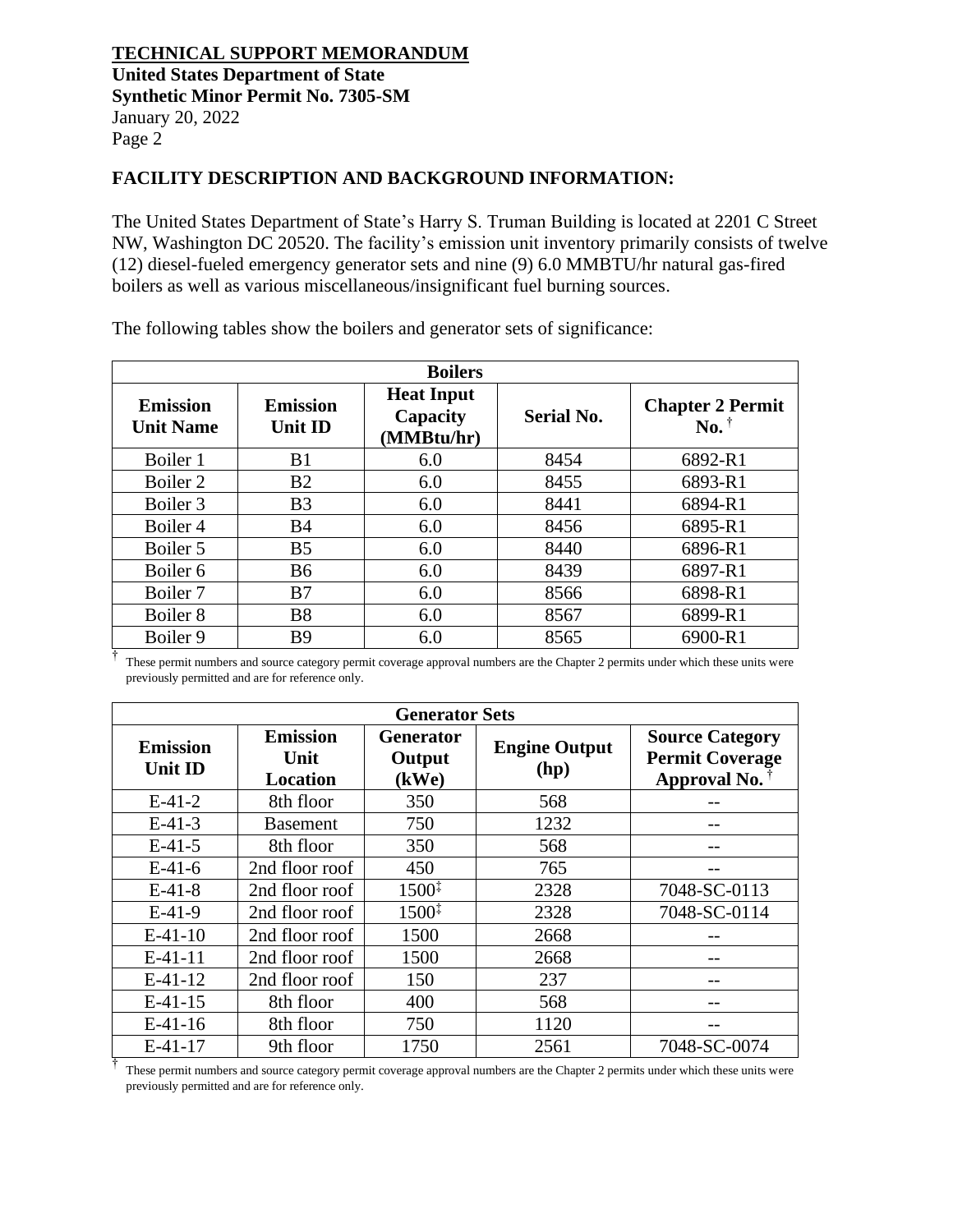# **TECHNICAL SUPPORT MEMORANDUM United States Department of State Synthetic Minor Permit No. 7305-SM**

January 20, 2022

Page 3

On April 20, 2021, the Air Quality Division (AQD) of the Department of Energy and Environment (the Department) received an application, signed April 19, 2021 with cover letter dated April 20, 2021, for a synthetic minor permit for the facility. The proposed permitting action accompanying this Technical Support Memorandum addresses this application. It should be noted that this application replaced a previously submitted, but incomplete, Title V permit application received on August 2, 2018.

## **DISCUSSION OF PROPOSED SYNTHETIC MINOR LIMITATIONS**

In the application, the applicant requested a limit of 100 hours per generator set per year for the twelve emergency generator sets (E-41-2, E-41-3, E-41-5, E-41-6, E-41-8, E-41-9, E-41-10, E-41-11, E-41-12, E-41-15, E-41-16, and E-41-17) and a limit of total natural gas consumption of the United States Department of State not to exceed 121.298 million standard cubic feet (MMSCF) per twelve-consecutive-month period. As demonstrated in the emissions summary below, these limits will ensure that emissions are maintained below the District's major source threshold of 25 tons per year of  $NO<sub>x</sub>$ , which is the only pollutant that would have exceeded one of the District's major source thresholds if no restrictions on the operations, and therefore the potential to emit, of the facility were taken.

In addition, based on a historical review of the equipment at the facility, it was identified that when emergency generator sets E-41-6, E-41-10, E-41-11, and E-41-16 were installed without permits in 2004, that project should have triggered a non-attainment New Source Review process. However, this issue was not identified until many years later. It would be economically wasteful to install controls on these units at this late date, given the small numbers of hours that they operate, therefore it was determined that an after-the-fact synthetic minor restriction would be appropriate for these units. The 100 hour per year limit on all generator sets in Section III(a) of the permit, found in Condition III(a)(2)(A) achieves this goal and is therefore being adopted pursuant to 20 DCMR 200.7.

With the establishment of the operational limits in Conditions III(a)(2)(A), III(b)(2)(A), and  $III(c)(2)(B)$  of the permit, along with associated monitoring and record keeping requirements<sup>2</sup>, and a requirement to report exceedances of these operational limits found in Condition  $I(c)(3)(B)$ , the operational limits are enforceable as a practical matter, and pursuant to 20 DCMR 200.6, this facility qualifies for synthetic minor status.

Note also that the facility also operates a number of small units that burn fuel that would not normally be subject to the permitting requirements of 20 DCMR Chapter 2 due to their  $<$  5 MMBTU/hr heat input ratings (see 20 DCMR 200.14). However, because these

<sup>‡</sup> E-41-8 and E-41-9 are identical units and have conflicting nameplates posted on each of the units. One nameplate refers to the electrical output as 1750 kW while the other refers to it as 1500 kW. Only one nameplate lists an engine output (2328 hp), which corresponds with a 1500 kWe generator set. On this basis and documentation provided by email dated January 18, 2022 by Nick Carros, representing the Permittee, the generator sets are being permitted as 1500 kWe units.

<sup>&</sup>lt;sup>2</sup> See Conditions III(a)(3)(B), III(a)(4)(A)(ii), III(b)(3)(B), III(b)(4)(A)(ii), III(c)(3)(E), and III(c)(4)(D) for these associated monitoring and record keeping requirements.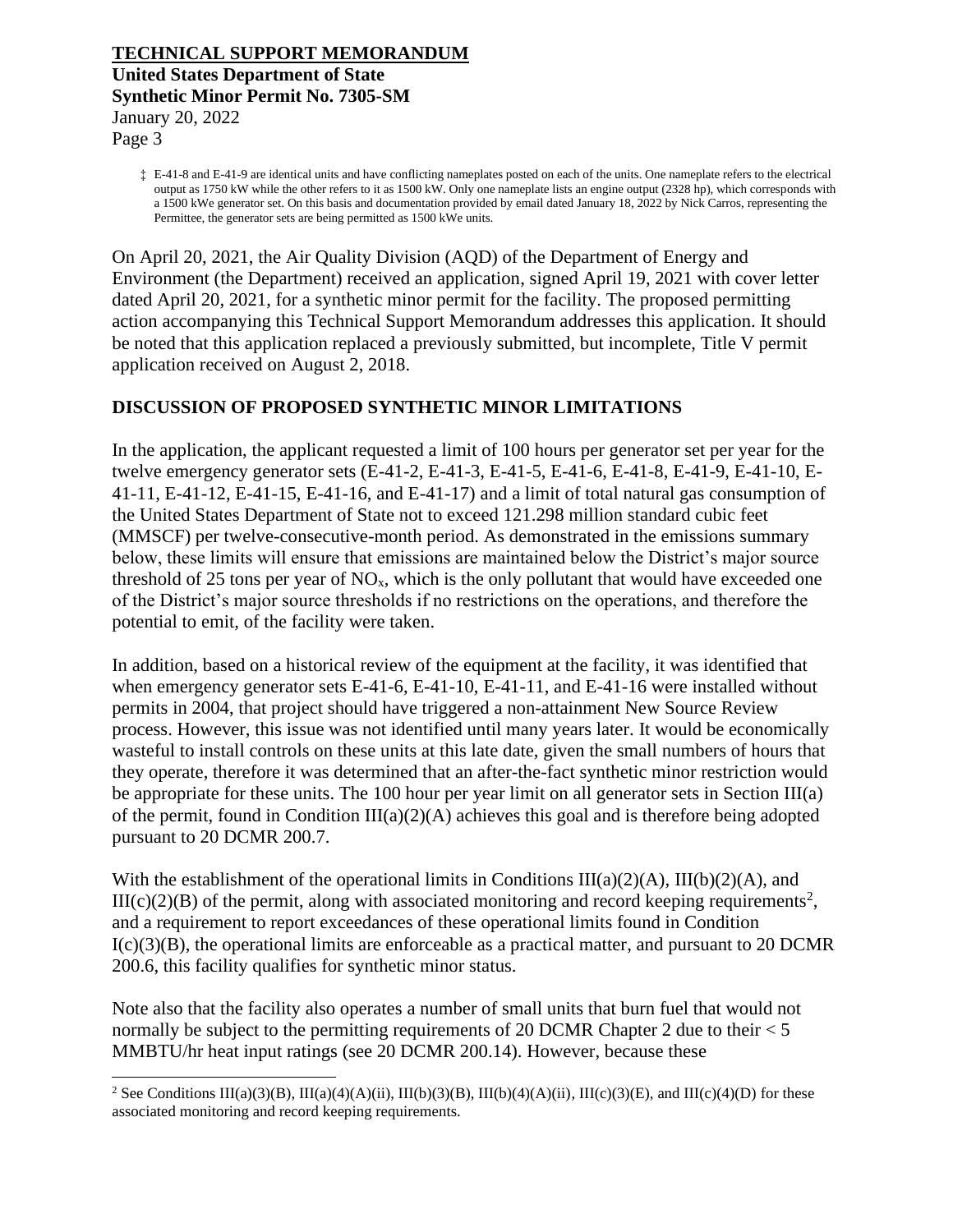### **TECHNICAL SUPPORT MEMORANDUM United States Department of State Synthetic Minor Permit No. 7305-SM** January 20, 2022

Page 4

miscellaneous/insignificant activities have the potential to emit NOx, they have been included in Condition IV of the permit. The units identified in the application are listed in Condition IV $(e)$  of the permit, but the facility is not required to obtain permits to install new units in this category. Rather, they are required to maintain a current inventory of these units, track fuel usage to show compliance with the facility-wide fuel usage limit in Condition  $III(c)(2)(B)$  of the permit, and regularly estimate emissions from the equipment. These emissions estimates are to be incorporated into the annual emissions reports required for the facility and will be used to ensure that emissions from the facility do not exceed major source thresholds.

## **EMISSIONS SUMMARY:**

| <b>FACILITY-WIDE EMISSIONS SUMMARY [TONS PER YEAR]</b> |                                                                                               |                                                                         |  |
|--------------------------------------------------------|-----------------------------------------------------------------------------------------------|-------------------------------------------------------------------------|--|
| <b>Pollutants</b>                                      | <b>Potential Emissions</b><br>without 20 DCMR 200.6<br>Limits <sup><math>\dagger</math></sup> | <b>Potential Emissions</b><br>with 20 DCMR 200.6<br>Limits <sup>‡</sup> |  |
| Sulfur Dioxide $(SO2)$                                 | 1.25                                                                                          | 0.24                                                                    |  |
| Oxides of Nitrogen $(NOx)$                             | 104.57                                                                                        | 20.41                                                                   |  |
| Particulate Matter (PM)                                | 8.48                                                                                          | 4.06                                                                    |  |
| Volatile Organic Compounds (VOCs)                      | 6.02                                                                                          | 1.18                                                                    |  |
| Carbon Monoxide (CO)                                   | 32.24                                                                                         | 6.02                                                                    |  |

The following is an estimate of overall potential emissions from the facility:

† Assumes 500 hours per year of operation for all generator sets.

 $\ddot{\text{ }4}$  Assumes 100 hours per year of operation for the twelve emergency generator sets and natural gas consumption not to exceed 121.298 MMSCF/yr per limits established pursuant to 20 DCMR 200.6 and 200.7.

# **REGULATORY REVIEW:**

This facility has been found to be subject to the requirements of the following regulations (except as specified in notes below):

Federal and District Enforceable:

20 DCMR Chapter 1 - General Rules

20 DCMR Chapter 2 - General and Non-Attainment Area Permits

20 DCMR 500 - Records and Reports

20 DCMR 502 - Sampling, Tests, and Measurements

20 DCMR 600 - Fuel-Burning Particulate Emission

20 DCMR 604 - Open Burning

20 DCMR 605 - Control of Fugitive Dust

20 DCMR 606 - Visible Emissions

20 DCMR 774 - Architectural and Industrial Maintenance Coatings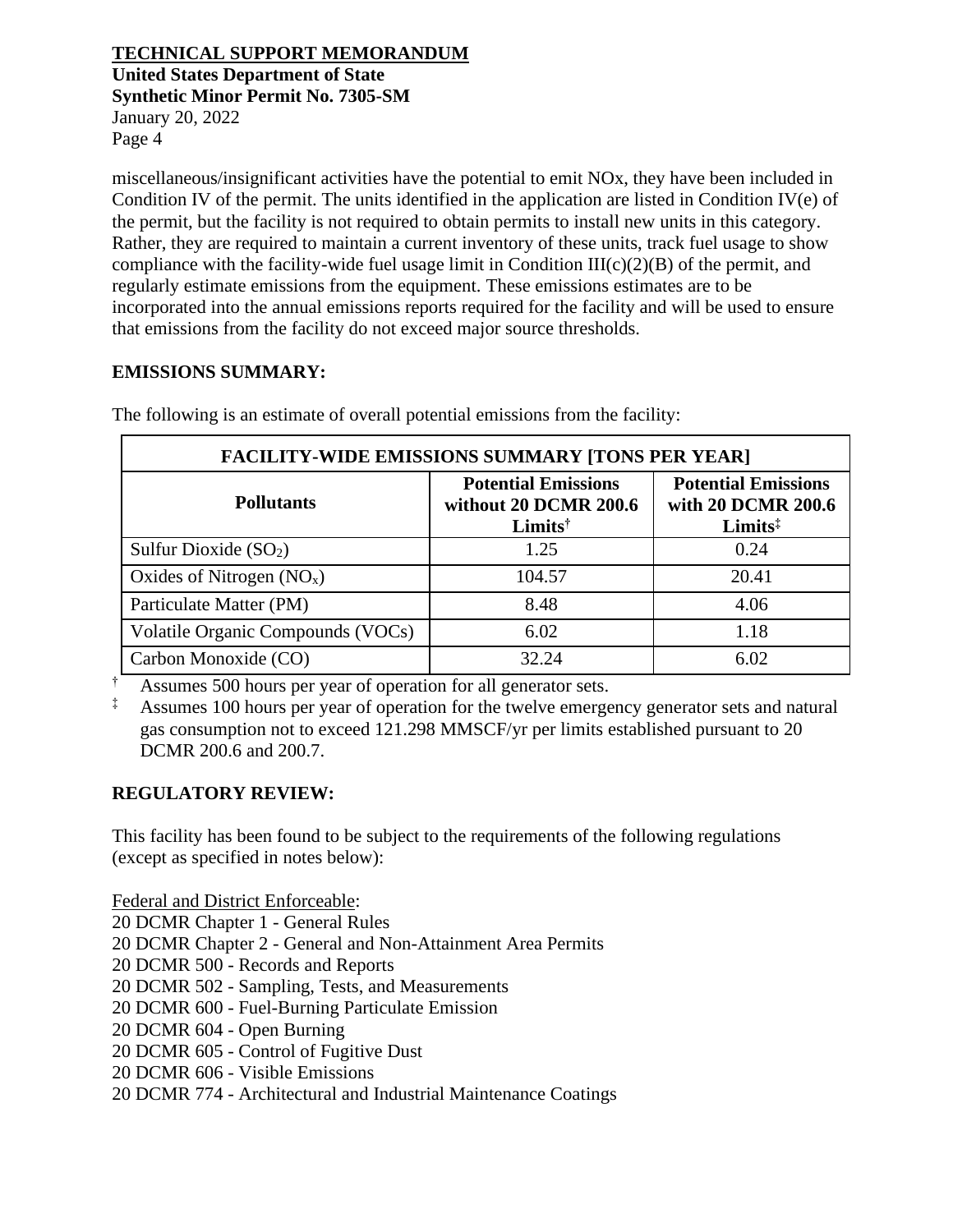**United States Department of State** 

**Synthetic Minor Permit No. 7305-SM**

January 20, 2022 Page 5

- 20 DCMR 800 Control of Asbestos
- 20 DCMR 801 Sulfur Contents of Fuel Oils
- 20 DCMR 805 Reasonably Available Control Technology for Major Stationary Sources of the Oxides of Nitrogen
- 40 CFR 51.212, 52.12, 52.30, 60.11, and 61.12 Credible Evidence
- 40 CFR 60, Subpart IIII- Standards of Performance for Stationary Compression Ignition Internal Combustion Engines (CIICE)
- 40 CFR 63, Subpart ZZZZ National Emission Standards for Hazardous Air Pollutants for Reciprocating Internal Combustion Engines (NESHAP for RICE)

## District Enforceable Only:

20 DCMR 402 – Chemical Accident Prevention *(Note: AQD did not make a positive determination that this regulation was applicable to the facility, but included it as a standard requirement in the permit.)*

20 DCMR 900 - Engine idling

20 DCMR 901 - Vehicular exhaust emissions

20 DCMR 902 - Lead Content of Gasoline

20 DCMR 903 - Odorous or other nuisance air pollutants

20 DCMR 1406 - Emission Standards for Hazardous Air Pollutants for Stationary Reciprocating Internal Combustion Engines

## 20 DCMR Chapter 2 – General and Non-Attainment Area Permits:

All stationary engines are subject to Chapter 2 permitting requirements, regardless of size. Each of the Boilers B1 through B9 has a heat input rating greater than 5 MMBtu/hr. As such, all of the significant units at the facility are subject to Chapter 2 permitting requirements.

As discussed above, the applicant has requested 100 hour per year operational limitations for the twelve emergency generator sets (E-41-2, E-41-3, E-41-5, E-41-6, E-41-8, E-41-9, E-41-10, E-41-11, E-41-12, E-41-15, E-41-16, and E-41-17) and a limit of total natural gas consumption of the United States Department of State not to exceed 121.298 million standard cubic feet (MMSCF) per twelve-consecutive-month period pursuant to 20 DCMR 200.6.

Note that two units, E-41-8 and E-41-9, both NSPS generator sets, were previously permitted under source category permits approval numbers 7048-SC-0113 and 7048-SC-0114, respectively, as emergency generator sets with engine mechanical outputs of 2,328 hp and generator electrical outputs of 1,500 kWe. The synthetic minor application listed the generator electrical outputs as 1,750 kWe. The Department asked the Department of State to investigate this conflict, noting that a 2,328 hp engine cannot produce 1,750 kW of electrical output as the generator would need to be greater than 100% efficient at converting mechanical power to electrical power. The applicant investigated and identified that there are conflicting nameplates on the units. Only one lists an engine mechanical rating (2,328 hp), but there are two different generator nameplates listing 1,500 kWe and 1,750 kWe as electrical outputs. Based on a review of the equipment by a technician, the applicant suggested that the Department should permit the unit based on the smaller generator output of 1,500 kWe (see emails from Nick Carros of the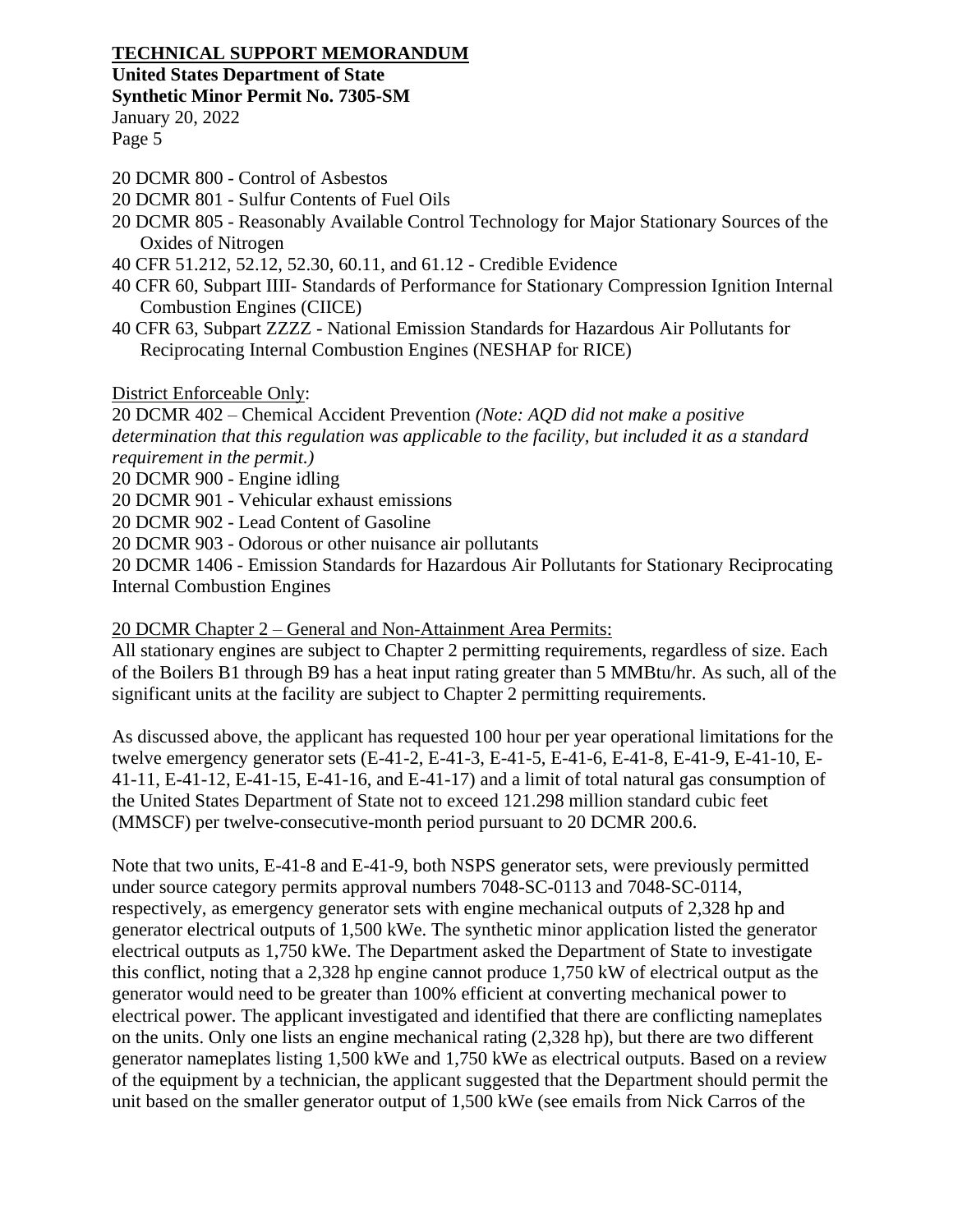**United States Department of State Synthetic Minor Permit No. 7305-SM** January 20, 2022

Page 6

Department of State to Stephen Ours of DOEE dated January 18, 2022. AQD has determined that, with the information available, this is the best course of action and is permitting them as 1,500 kWe units in this permit.

#### 20 DCMR Chapter 3 – Operating Permits and Acid Rain Programs:

As discussed above in the "Discussion of Proposed Synthetic Minor Limitations", 20 DCMR Chapter 3 will no longer be applicable upon the issuance of this permit with its limits established pursuant to 20 DCMR 200.6. The acid rain portions of 20 DCMR Chapter 3 are not, and have never been, applicable to the facility. The synthetic minor permit application being acted upon with this permitting action replaced the previously pending, but incomplete, Title V application received August 2, 2018.

## 20 DCMR Chapter 5 – Source Monitoring and Testing:

Throughout the permit, appropriate monitoring, testing, and record keeping requirements have been established to ensure that all emission and operational limits in the permit are enforceable as a practical matter. These requirements are established under the authority of Chapter 5.

## *Regulatory Review for Boilers 1-9 and Miscellaneous/Insignificant Fuel Burning Equipment:*

## 20 DCMR Chapter 6, Section 600: Fuel Burning Particulate Emission

Total suspended particulate emission from each of the 6.0 MMBTU/hr boilers shall not exceed 0.11 pounds per million BTU. This requirement is contained in Condition III( $c(1)(C)$  of the permit. This regulation also applies to the miscellaneous/insignificant activities listed in Condition IV(e) of the permit, but the emissions limit varies depending upon the size of the equipment. This requirement is contained in Condition  $IV(f)(1)$  of the permit.

## 20 DCMR Chapter 6, Section 606: Visible Emissions

The visible emissions limitations of 20 DCMR 606.1 are applicable to all units. Visible emissions shall not be emitted into the outdoor atmosphere from the operation of these units; provided, that discharges not exceeding forty percent (40%) opacity (unaveraged) shall be permitted for two minutes in any sixty (60) minute period and for an aggregate of twelve (12) minutes in any twenty-four hour (24 hr.) period during start-up, or malfunction of equipment. This requirement is contained in Conditions  $II(b)$  and  $III(c)(1)(B)$  of the permit. Specific testing requirements related to this regulation are also included in Conditions III(c)(3)(C) and (D).

Note that language has been included in the permit notifying the facility that there is an outstanding call for a State Implementation Plan (SIP) revision from EPA that may result in revisions to the applicable regulation. As such, if the regulation is changed, the new regulatory requirements will superseded those expressed in the permit specifically.

#### 20 DCMR Chapter 8, Section 801: Sulfur Content of Fuel Oils

These boilers can only burn natural gas. Therefore, the sulfur content of fuel oil limitations do not apply.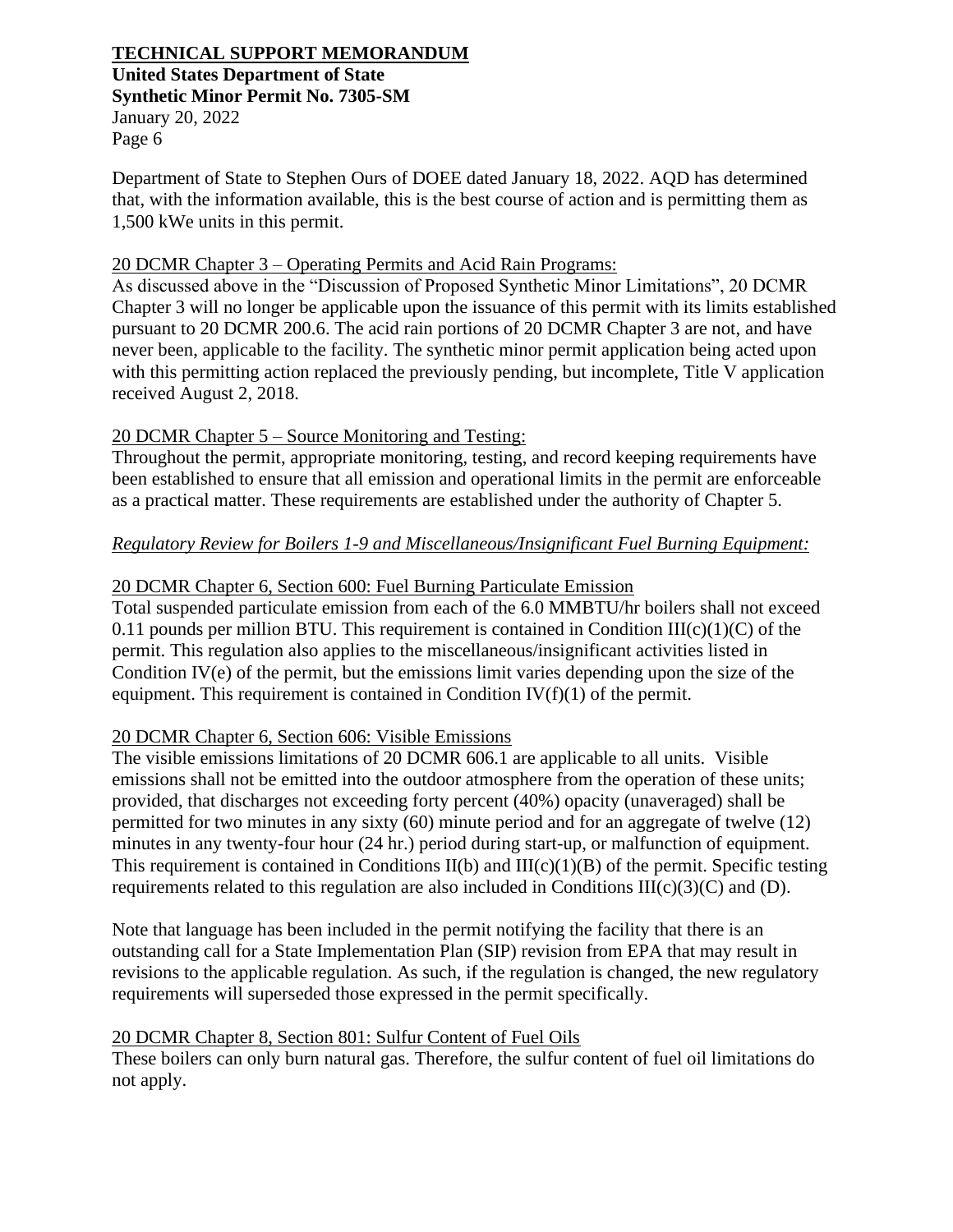**United States Department of State Synthetic Minor Permit No. 7305-SM**

January 20, 2022 Page 7

### 20 DCMR Chapter 8, Section 804: Nitrogen Oxides Emissions

These units are fossil-fuel-fired steam-generating units with a heat input less than 100 MMBTU/hr. Therefore, this regulation is not applicable.

#### 20 DCMR Chapter 8, Section 805: Reasonably Available Control Technology for Major Stationary Sources of the Oxides of Nitrogen (NOx RACT)

Pursuant to 805.1(b) Any person owning, leasing, operating, or controlling a stationary source that is or was at any time subject to § 805 shall continue to comply with all requirements of § 805, even if emissions from the subject stationary source no longer exceed the twenty-five (25) ton per year applicability requirement of § 805. The US Department of State has been subject to § 805 in the past. Specifically, § 805 has been implemented for Boilers 1-9 in Permit Nos. 6892- R1 through 6900-R1. More generally, § 805 applied to the facility even when equipment was not properly permitted because the facility has had a potential to emit greater than 25 tons per year of NOx historically.

Because Boilers 1-9 are located at a stationary source of NOx that has been subject to 20 DCMR 805, it is applicable to all nine of the boilers. Previously, no specific RACT level was defined in the regulation for the boilers, but AQD has considered annual combustion tuning pursuant to 20 DCMR 805.8 (as previously codified) to meet the requirements of this regulation for similar units. As such, boiler adjustment requirements from 20 DCMR 805 were placed in the previous Chapter 2 permits.

However, on November 24, 2021, the Department finalized an amendment to 20 DCMR 805. This amendment now establishes specific boiler tune-up requirements for these boilers (required biennially). These requirements have been incorporated into Conditions  $III(c)(1)(D)$  and  $III(c)(4)(D)$ .

20 DCMR Chapter 14, Section 1410: Emission Standards for Hazardous Air Pollutants for Industrial, Commercial, and Institutional Boilers

20 DCMR 1401.1 adopts 40 CFR 63, Subpart JJJJJJ by reference. Please see the more detailed discussion of the federal regulation below.

40 CFR 60, Subpart D - Standards of Performance for Fossil-Fuel-Fired Steam Generators The requirements of 40 CFR 60, Subpart D are not applicable to the boilers because they each have heat input rates of less than 250 MMBtu/hr.

40 CFR 60, Subpart Db - Standards of Performance for Industrial-Commercial-Institutional Steam Generating Units

The requirements of 40 CFR 60, Subpart Db are not applicable to the boilers because they each have heat input rates of less than 100 MMBtu/hr.

40 CFR 60, Subpart Dc – Standards of Performance for Small Industrial-Commercial-Institutional Steam Generating Units: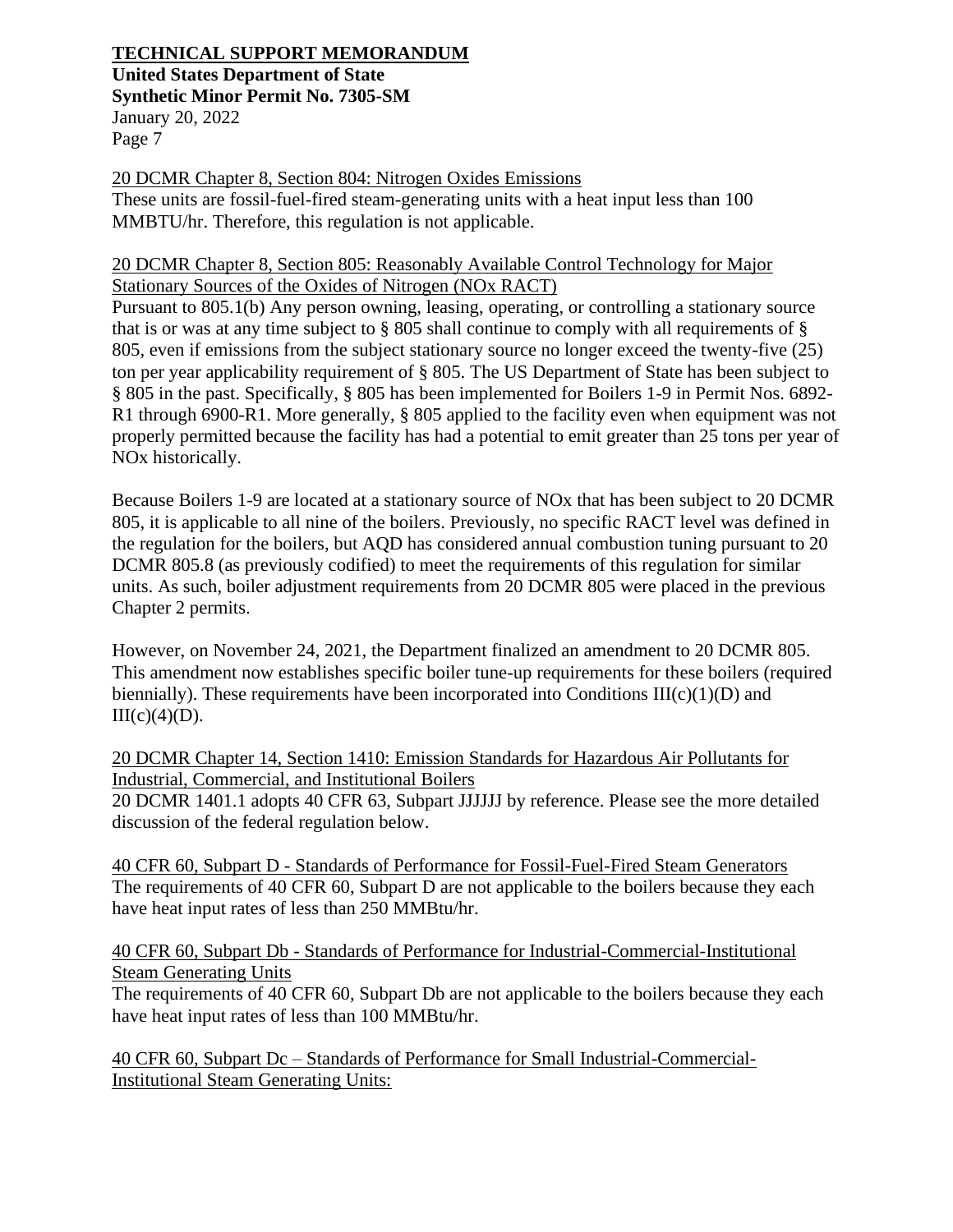**United States Department of State Synthetic Minor Permit No. 7305-SM** January 20, 2022 Page 8

All of the external combustion units at the US Department of State have heat input ratings less than the 10 MMBTU threshold for this regulation. Therefore, this regulation is not applicable.

40 CFR 63, Subpart DDDDD - National Emission Standards for Hazardous Air Pollutants for Major Sources: Industrial, Commercial, and Institutional Boilers and Process Heaters The requirements of 40 CFR 63, Subpart DDDDD are not applicable to the boilers because the US Department of State is not a major source of HAPs.

40 CFR 63, Subpart JJJJJJ - National Emission Standards for Hazardous Air Pollutants for Industrial, Commercial, and Institutional Boilers Area Sources:

The boilers and water heaters at this facility meet the definition of gas-fired boiler and hot water heater, respectively. Therefore, this subpart is not applicable.

### *Regulatory Review for Emergency Generator Sets:*

#### 20 DCMR 801 – Sulfur Content of Fuel Oils:

This regulation limits fuel oil sulfur content to 1% by weight in all circumstances. There are more stringent requirements for commercial fuel oil, but the only portion of 20 DCMR 801 applicable to the emergency engines is the 1% sulfur content limit. This requirement is streamlined with the more stringent requirements found in 40 CFR 63.6604(b) for the non-NSPS engines and 40 CFR 60.4207(b) for the NSPS engines.

#### 20 DCMR 805 – Reasonably Available Control Technology for Major Stationary Sources of the Oxides of Nitrogen:

The requirements of 20 DCMR 805 do not apply to the engines. Pursuant to 20 DCMR  $805.1(c)(2)$ , the requirements of 20 DCMR 805 do not apply to emergency standby engines operated less than five hundred (500) hours for any purpose, and less than 100 hours for maintenance and testing, during any consecutive twelve (12) month period. The emergency generators all have operation hour limits of less than 100 hours listed in Conditions III(a)(2)(A) and  $III(b)(2)(A)$  of the permit.

### 40 CFR 60, Subpart IIII – Standards of Performance for Stationary Compression Ignition Internal Combustion Engines:

The engines of three diesel emergency generator sets at the facility are subject to 40 CFR 60, Subpart IIII. 40 CFR 60, Subpart IIII applies to stationary compression ignition internal combustion engines (CI-ICE) that: 1) commenced construction after July 11, 2005 and were manufactured after April 1, 2006, or 2) were modified or reconstructed after July 11, 2005.

Three (3) diesel CI-ICE identified below are subject to 40 CFR 60, Subpart IIII: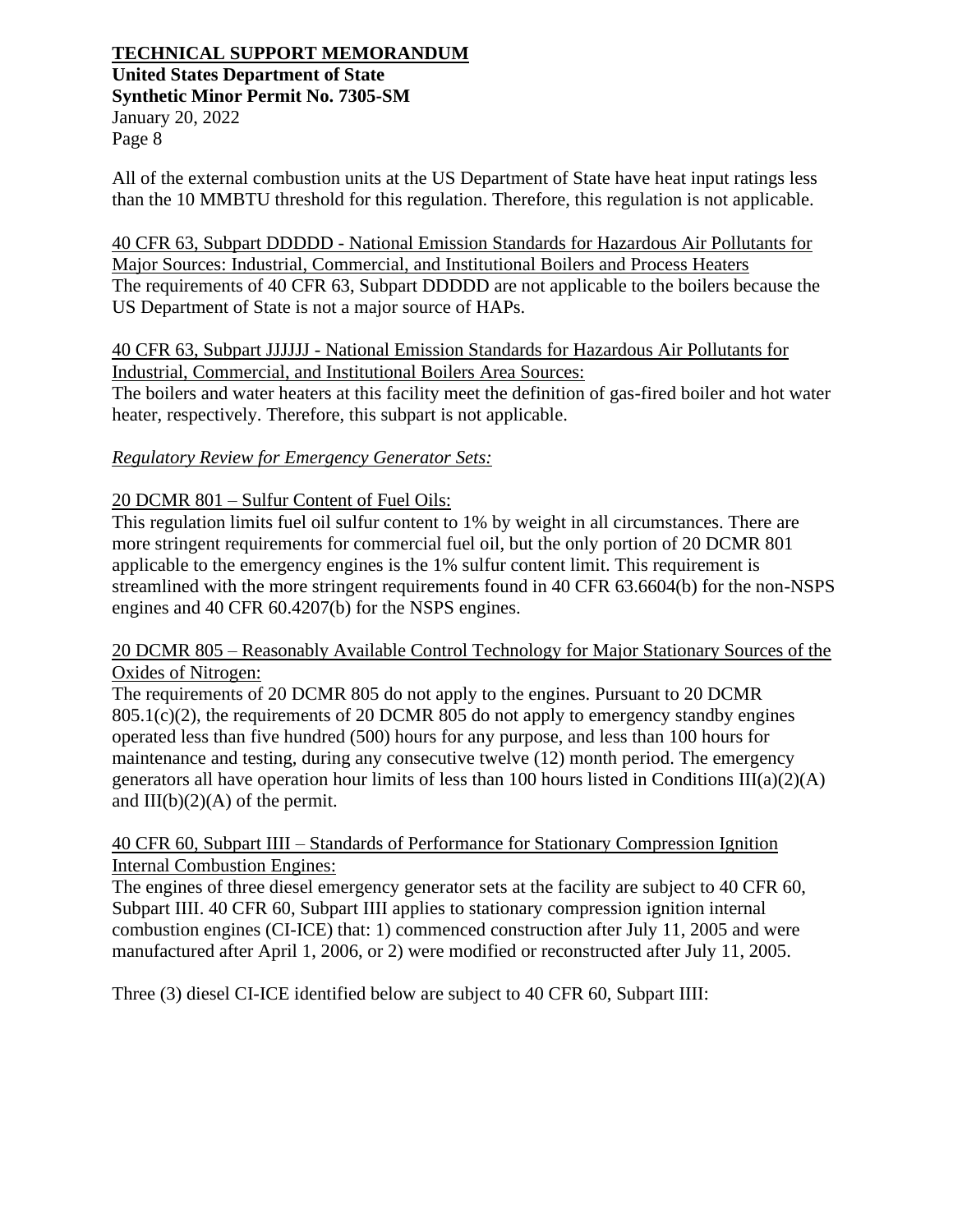#### **TECHNICAL SUPPORT MEMORANDUM United States Department of State Synthetic Minor Permit No. 7305-SM** January 20, 2022 Page 9

| <b>Emission</b><br>Unit ID | <b>Emission Unit</b><br>Location | Generator<br>Output<br>(kWe) | <b>Engine</b><br>Output<br>(hp) | Date of<br><b>Manufacture</b> | <b>Install</b><br><b>Date</b> |
|----------------------------|----------------------------------|------------------------------|---------------------------------|-------------------------------|-------------------------------|
| $E-41-8$                   | 2nd floor roof                   | 1500                         | 2328                            | 2011                          | 2012                          |
| $E-41-9$                   | 2nd floor roof                   | 1500                         | 2328                            | 2011                          | 2012                          |
| $E-41-17$                  | 9th floor                        | 750                          | 2561                            | 2016                          | 2018                          |

The requirements of this regulation are incorporated throughout Condition III(b) of the permit for these units.

The engines of the nine (9) diesel emergency generator sets at the facility listed below are not subject to 40 CFR 60, Subpart IIII because 40 CFR 60, Subpart IIII applies to stationary compression ignition internal combustion engines (CI-ICE) that: 1) commenced construction after July 11, 2005 and were manufactured after April 1, 2006, or 2) were modified or reconstructed after July 11, 2005. The engines listed below were manufactured before April 1, 2006.

| <b>Emission Unit ID</b> | <b>Emission Unit Location</b> | <b>Generator</b><br>Output<br>(kWe) | <b>Engine</b><br>Output<br>(hp) | <b>Install</b><br>Date |
|-------------------------|-------------------------------|-------------------------------------|---------------------------------|------------------------|
| $E-41-2$                | 8th floor                     | 350                                 | 568                             | 1999                   |
| $E-41-3$                | <b>Basement</b>               | 750                                 | 1232                            | 1987                   |
| $E-41-5$                | 8th floor                     | 350                                 | 568                             | 1999                   |
| $E-41-6$                | 2nd floor roof                | 450                                 | 765                             | 2004                   |
| $E-41-10$               | 2nd floor roof                | 1500                                | 2668                            | 2004                   |
| $E-41-11$               | 2nd floor roof                | 1500                                | 2668                            | 2004                   |
| $E-41-12$               | 2nd floor roof                | 150                                 | 237                             | 2001                   |
| $E-41-15$               | 8th floor                     | 400                                 | 568                             | 1999                   |
| $E-41-16$               | 8th floor                     | 750                                 | 1120                            | 2004                   |

40 CFR 60, Subpart JJJJ – Standards of Performance for Stationary Spark Ignition Engines: This subpart does not apply to this facility because this facility only includes compression ignition (diesel) engines.

40 CFR 63, Subpart ZZZZ – National Emission Standards for Hazardous Air Pollutants for Reciprocating Internal Combustion Engines (NESHAP for RICE):

40 CFR 63, Subpart ZZZZ applies to stationary reciprocating internal combustion engines (RICE) at major or area sources of HAP emissions to regulate/monitor HAPs such as acetaldehyde, acrolein, benzene, toluene, xylene, cadmium, chromium, lead, etc., through surrogate compounds such as formaldehyde, CO and/or VOC.

A facility that emits or has the potential to emit 10 TPY of any single HAP or 25 TPY of any combination of HAPs, is considered a major source. Any source that is not a major source is an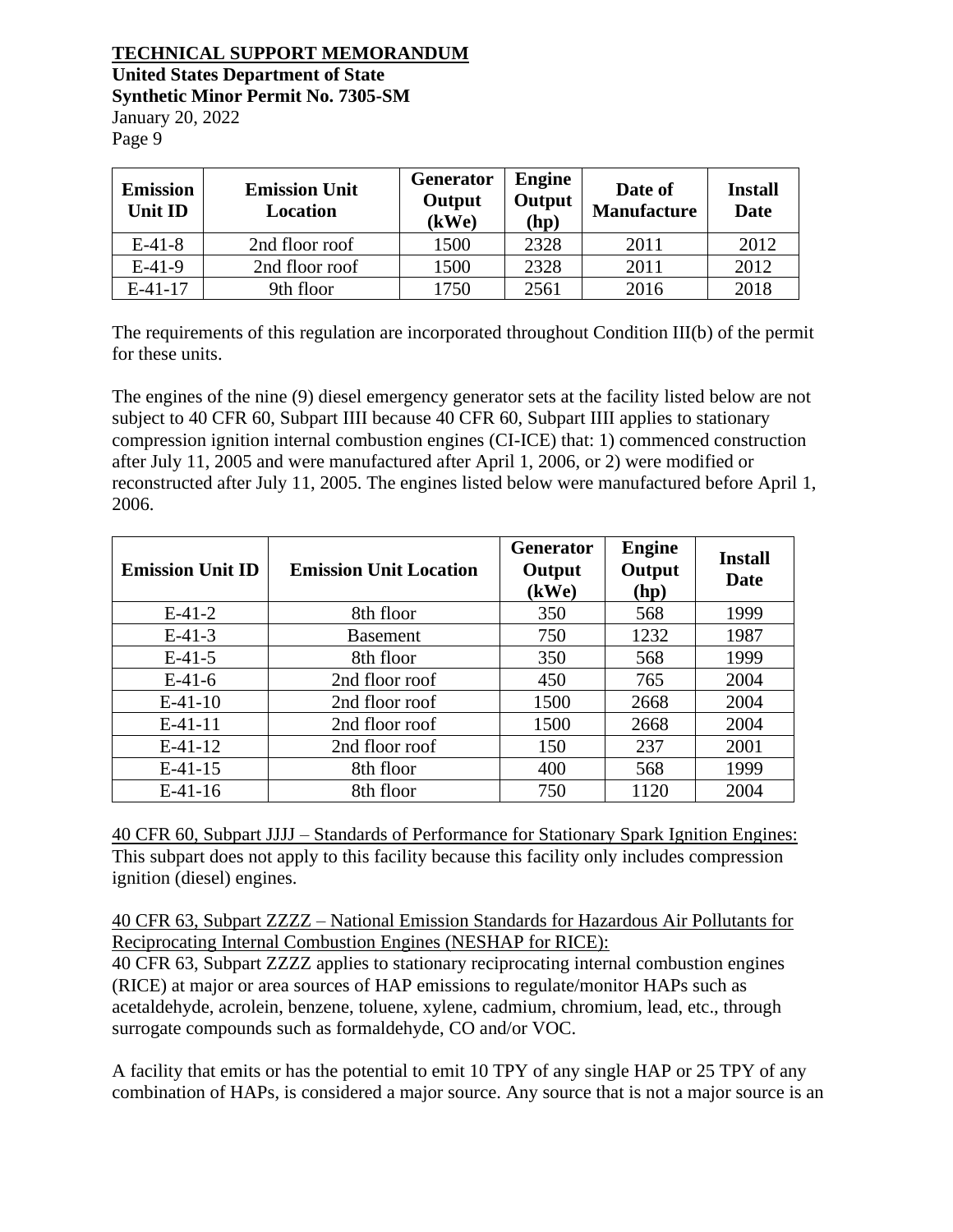### **TECHNICAL SUPPORT MEMORANDUM United States Department of State Synthetic Minor Permit No. 7305-SM** January 20, 2022 Page 10

area source. Because this facility does not have the potential to emit more than 10 TPY of a single HAP or an aggregate of more than 25 TPY of total HAPs, it is an area source. Therefore, the area source NESHAP requirements of Subpart ZZZZ are applicable to this facility.

Subpart ZZZZ is applicable to new or reconstructed diesel compression ignition (CI) engines at this facility, where "new" is defined as those engines that are manufactured or reconstructed after June 12, 2006. However, the only requirements for these units are to comply with 40 CFR 60, Subpart IIII, as applicable. This situation affects E-41-8, E-41-9, and E-41-17 generator sets previously discussed as covered by 40 CFR 60, Subpart IIII. Only the NSPS requirements have been cited in the permit for these units because Subpart ZZZZ does not add any additional compliance requirements.

"Existing" CI engines are also covered by this regulation. Nine diesel engines associated with generator sets at the facility fall into this category as shown in the following table:

| <b>Emission</b><br><b>Unit ID</b> | <b>Emission Unit Location</b> | <b>Generator</b><br>Output<br>(kWe) | <b>Engine</b><br>Output<br>(hp) | <b>Install</b><br>Date |
|-----------------------------------|-------------------------------|-------------------------------------|---------------------------------|------------------------|
| $E-41-2$                          | 8th floor                     | 350                                 | 568                             | 1999                   |
| $E-41-3$                          | <b>Basement</b>               | 750                                 | 1232                            | 1987                   |
| $E-41-5$                          | 8th floor                     | 350                                 | 568                             | 1999                   |
| $E-41-6$                          | 2nd floor roof                | 450                                 | 765                             | 2004                   |
| $E-41-10$                         | 2nd floor roof                | 1500                                | 2668                            | 2004                   |
| $E-41-11$                         | 2nd floor roof                | 1500                                | 2668                            | 2004                   |
| $E-41-12$                         | 2nd floor roof                | 150                                 | 237                             | 2001                   |
| $E-41-15$                         | 8th floor                     | 400                                 | 568                             | 1999                   |
| $E-41-16$                         | 8th floor                     | 750                                 | 1120                            | 2004                   |

The requirements of this regulation are incorporated throughout Condition III(a) of the permit for these units.

## **PROCEDURE FOR SUBMITTING COMMENTS OR REQUESTING PUBLIC HEARING:**

During the public comment period, any interested person may submit written comments on the draft permit and may request a public hearing, if no public hearing has already been scheduled. A request for public hearing shall be in writing and shall state the nature of the issues proposed to be raised in the hearing. The Department shall grant such a request if it is deemed appropriate. The venue, date, and time for any public hearing will be announced in the D.C. Register and on the Department's website.

# **COMMENT PERIOD:**